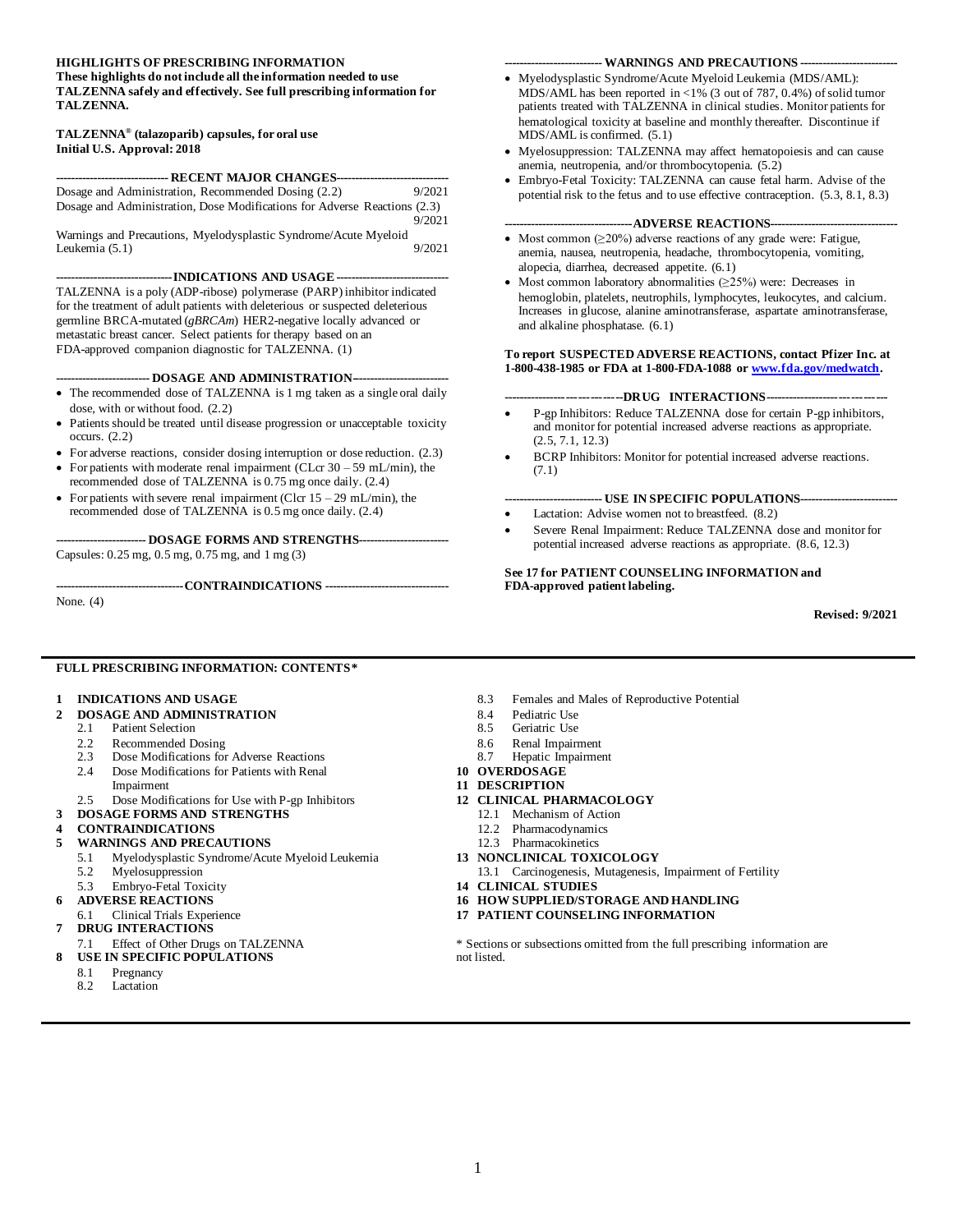## **FULL PRESCRIBING INFORMATION**

# **1 INDICATIONS AND USAGE**

TALZENNA is indicated for the treatment of adult patients with deleterious or suspected deleterious germline breast cancer susceptibility gene (BRCA)-mutated (*gBRCAm*) human epidermal growth factor receptor 2 (HER2)-negative locally advanced or metastatic breast cancer. Select patients for therapy based on an FDA-approved companion diagnostic for TALZENNA *[see Dosage and Administration (2.1)]*.

# **2 DOSAGE AND ADMINISTRATION**

# **2.1 Patient Selection**

Select patients for the treatment of advanced breast cancer with TALZENNA based on the presence of germline BRCA mutations *[see Indications and Usage (1), Clinical Studies (14)]*. Information on the FDA-approved test for the detection of BRCA mutations is available a[t http://www.fda.gov/companiondiagnostics](http://www.fda.gov/companiondiagnostics).

## **2.2 Recommended Dosing**

The recommended dose of TALZENNA is 1 mg taken orally once daily, with or without food.

The 0.25 mg, 0.5 mg, and 0.75 mg capsules are available for dose reduction.

Patients should be treated until disease progression or unacceptable toxicity occurs.

The hard capsules should be swallowed whole and must not be opened or dissolved. If the patient vomits or misses a dose, an additional dose should not be taken. The next prescribed dose should be taken at the usual time.

## **2.3 Dose Modifications for Adverse Reactions**

To manage adverse reactions, consider interruption of treatment with or without dose reduction based on severity and clinical presentation. Recommended dose reductions are indicated in Table 1 and Table 2. Treatment with TALZENNA should be discontinued if more than three dose reductions are required.

| Dose Level                                  | <b>Dose</b>          |  |
|---------------------------------------------|----------------------|--|
| Recommended starting dose   1 mg once daily |                      |  |
| First dose reduction                        | $0.75$ mg once daily |  |
| Second dose reduction                       | 0.5 mg once daily    |  |
| Third dose reduction                        | $0.25$ mg once daily |  |

**Table 1. Dose Reduction Levels for Adverse Reactions**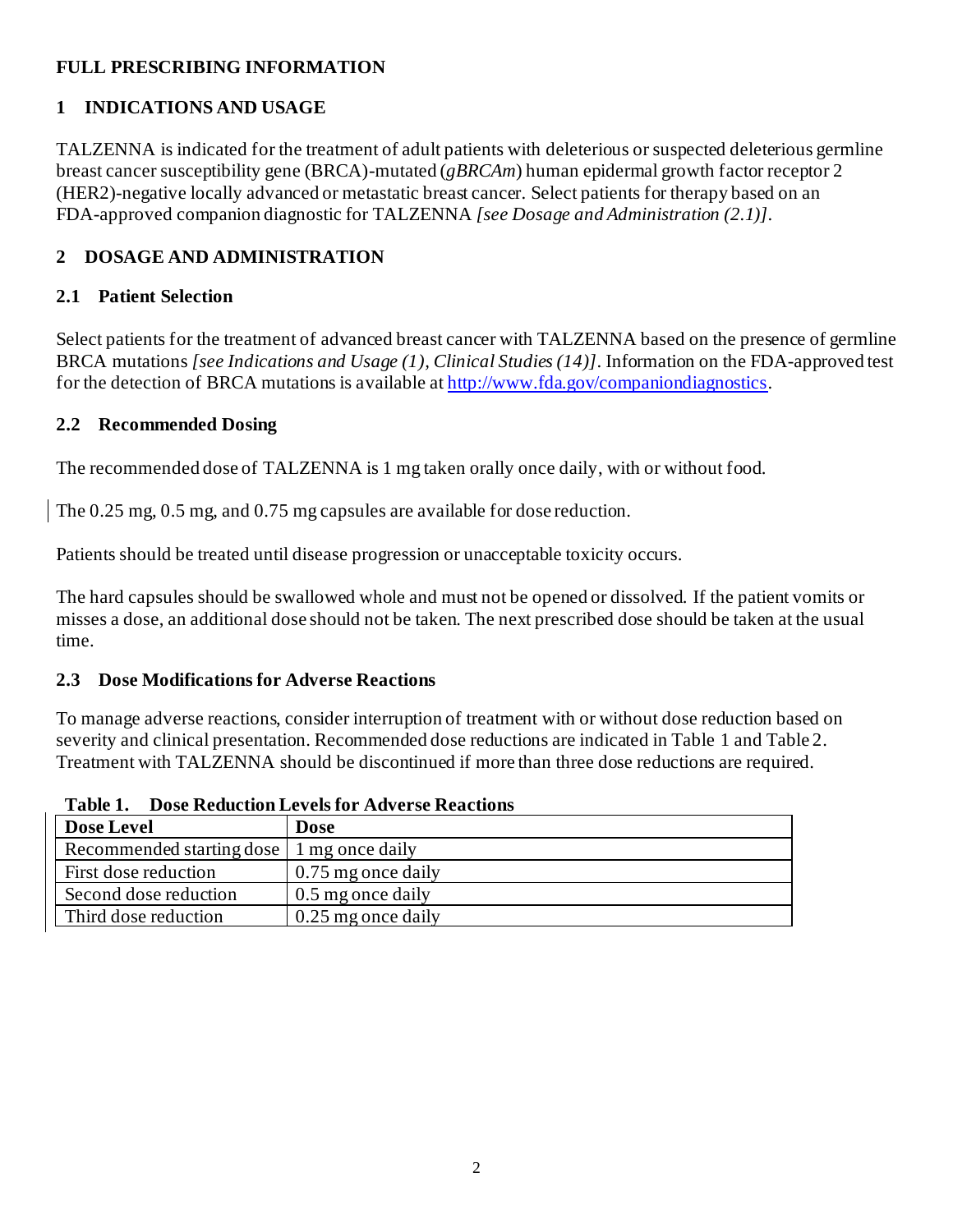#### **Table 2. Dose Modification and Management**

Monitor complete blood counts monthly and as clinically indicated *[see Warnings and Precautions (5.2)]*.

| <b>Adverse Reactions</b>                     | <b>Withhold TALZENNA until</b> | <b>Resume TALZENNA</b>                                         |  |
|----------------------------------------------|--------------------------------|----------------------------------------------------------------|--|
|                                              | levels resolve to              |                                                                |  |
| Hemoglobin $\langle 8 \text{ g/d} L \rangle$ | $\geq$ 9 g/dL                  |                                                                |  |
| Platelet count $\leq 50,000/\mu L$           | $≥75,000/\mu L$                | Resume TALZENNA at a<br>reduced dose                           |  |
| Neutrophil count $\leq 1,000/\mu L$          | $\geq$ 1500/µL                 |                                                                |  |
| Non-hematologic Grade 3 or Grade 4           | $\leq$ Grade 1                 | Consider resuming TALZENNA<br>at a reduced dose or discontinue |  |

### **2.4 Dose Modifications for Patients with Renal Impairment**

For patients with moderate renal impairment (CLcr 30 - 59 mL/min), the recommended dose of TALZENNA is 0.75 mg once daily. For patients with severe renal impairment (CLcr 15 - 29 mL/min), the recommended dose of TALZENNA is 0.5 mg once daily *[see Use in Specific Populations (8.6), Clinical Pharmacology (12.3)]*.

## **2.5 Dose Modifications for Use with P-glycoprotein (P-gp) Inhibitors**

Reduce the TALZENNA dose to 0.75 mg once daily when coadministered with certain P-gp inhibitors. For additional information on interacting P-gp inhibitors, see Drug Interactions (7.1) and Clinical Pharmacology (12.3).

When the P-gp inhibitor is discontinued, increase the TALZENNA dose (after 3–5 half-lives of the P-gp inhibitor) to the dose used prior to the initiation of the P-gp inhibitor *[see Drug Interactions (7.1), Clinical Pharmacology (12.3)]*.

## **3 DOSAGE FORMS AND STRENGTHS**

Capsules:

- 0.25 mg capsule with an ivory cap (printed with "Pfizer" in black) and a white body (printed with "TLZ 0.25" in black)
- 0.5 mg capsule with a light pink cap (printed with "Pfizer" in black) and a white body (printed with "TLZ 0.5" in black)
- 0.75 mg capsule with a light orange cap (printed with "Pfizer" in black) and a white body (printed with "TLZ  $0.75$ " in black)
- 1 mg capsule with a light red cap (printed with "Pfizer" in black) and a white body (printed with "TLZ 1" in black)

## **4 CONTRAINDICATIONS**

None.

## **5 WARNINGS AND PRECAUTIONS**

## **5.1 Myelodysplastic Syndrome/Acute Myeloid Leukemia**

Myelodysplastic Syndrome/Acute Myeloid Leukemia (MDS/AML) have been reported in patients who received TALZENNA. Overall, MDS/AML has been reported in <1% (3 out of 787, 0.4%) of solid tumor patients treated with TALZENNA in clinical studies. The duration of TALZENNA treatment in these three patients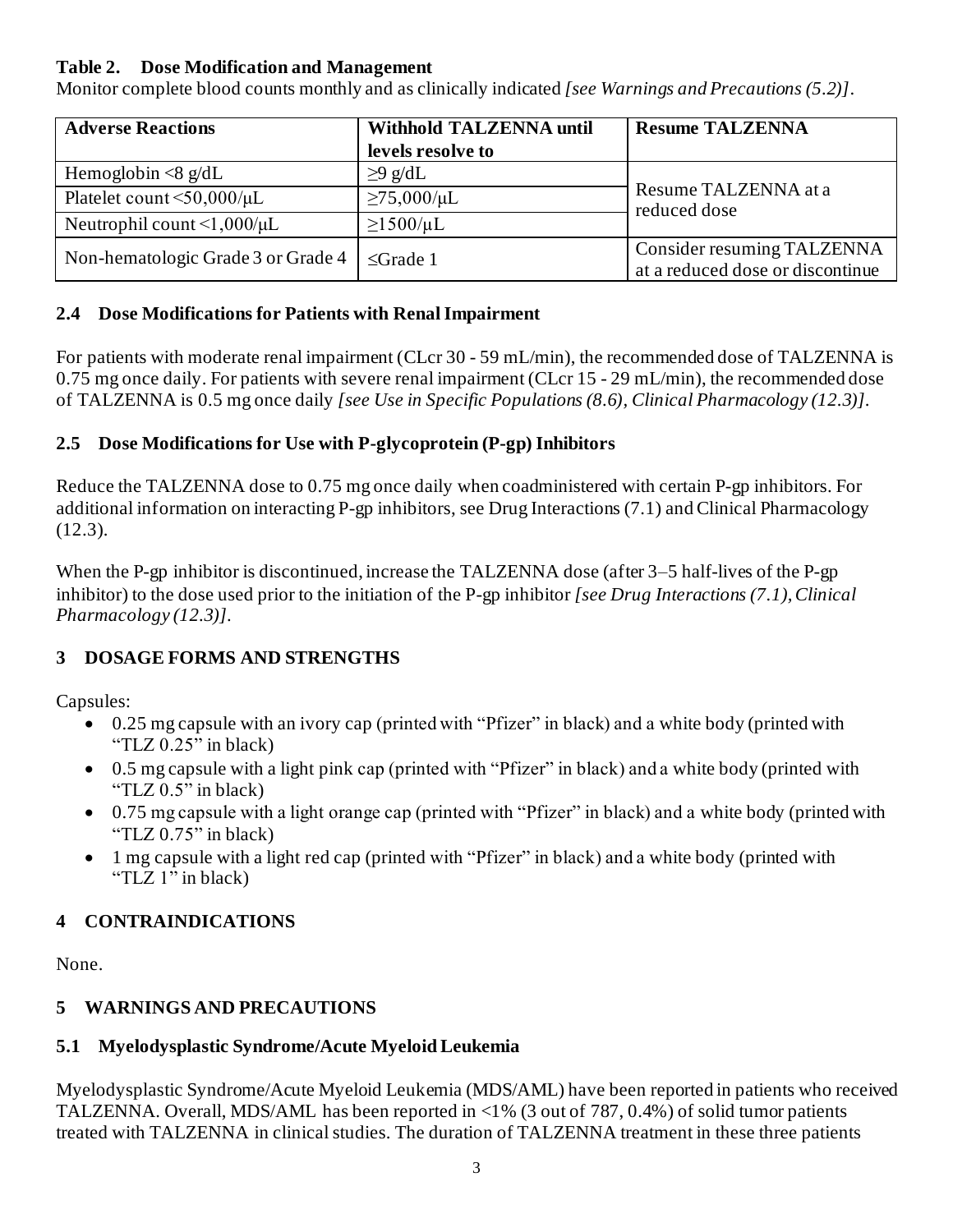prior to developing MDS/AML was 4 months, 24 months, and 60 months respectively. These patients had received previous chemotherapy with platinum agents and/or other DNA damaging agents including radiotherapy.

Do not start TALZENNA until patients have adequately recovered from hematological toxicity caused by previous chemotherapy. Monitor complete blood counts for cytopenia at baseline and monthly thereafter. For prolonged hematological toxicities, interrupt TALZENNA and monitor blood counts weekly until recovery. If the levels have not recovered after 4 weeks, refer the patient to a hematologist for further investigations, including bone marrow analysis and blood sample for cytogenetics. If MDS/AML is confirmed, discontinue TALZENNA.

## **5.2 Myelosuppression**

Myelosuppression consisting of anemia, leukopenia/neutropenia, and/or thrombocytopenia, have been reported in patients treated with TALZENNA *[see Adverse Reactions (6)]*. Grade ≥3 anemia, neutropenia, and thrombocytopenia were reported, respectively, in 39%, 21%, and 15% of patients receiving TALZENNA. Discontinuation due to anemia, neutropenia, and thrombocytopenia occurred, respectively, in 0.7%, 0.3%, and 0.3% of patients.

Monitor complete blood count for cytopenia at baseline and monthly thereafter. Do not start TALZENNA until patients have adequately recovered from hematological toxicity caused by previous therapy. If this occurs, dose modifications (dosing interruption with or without dose reduction) are recommended *[see Dosing Modifications (2.3)]*.

## **5.3 Embryo-Fetal Toxicity**

Based on its mechanism of action and findings from animal data,TALZENNA can cause fetal harm when administered to a pregnant woman. In an animal reproduction study, administration of talazoparib to pregnant rats during the period of organogenesis caused fetal malformations and structural skeletal variations, and embryo-fetal death at exposures that were 0.24 times the area under the concentration-time curve (AUC) in patients receiving the recommended human dose of 1 mg daily. Apprise pregnant women and females of reproductive potential of the potential risk to a fetus. Advise females of reproductive potential to use effective contraception during treatment and for at least 7 months following the last dose of TALZENNA *[see Use in Specific Populations (8.1, 8.3), Clinical Pharmacology (12.1)]*.

Based on findings from genetic toxicity and animal reproduction studies, advise male patients with female partners of reproductive potential or who are pregnant to use effective contraception during treatment and for at least 4 months following the last dose of TALZENNA *[see Use in Specific Populations (8.1, 8.3), Nonclinical Toxicology (13.1)]*.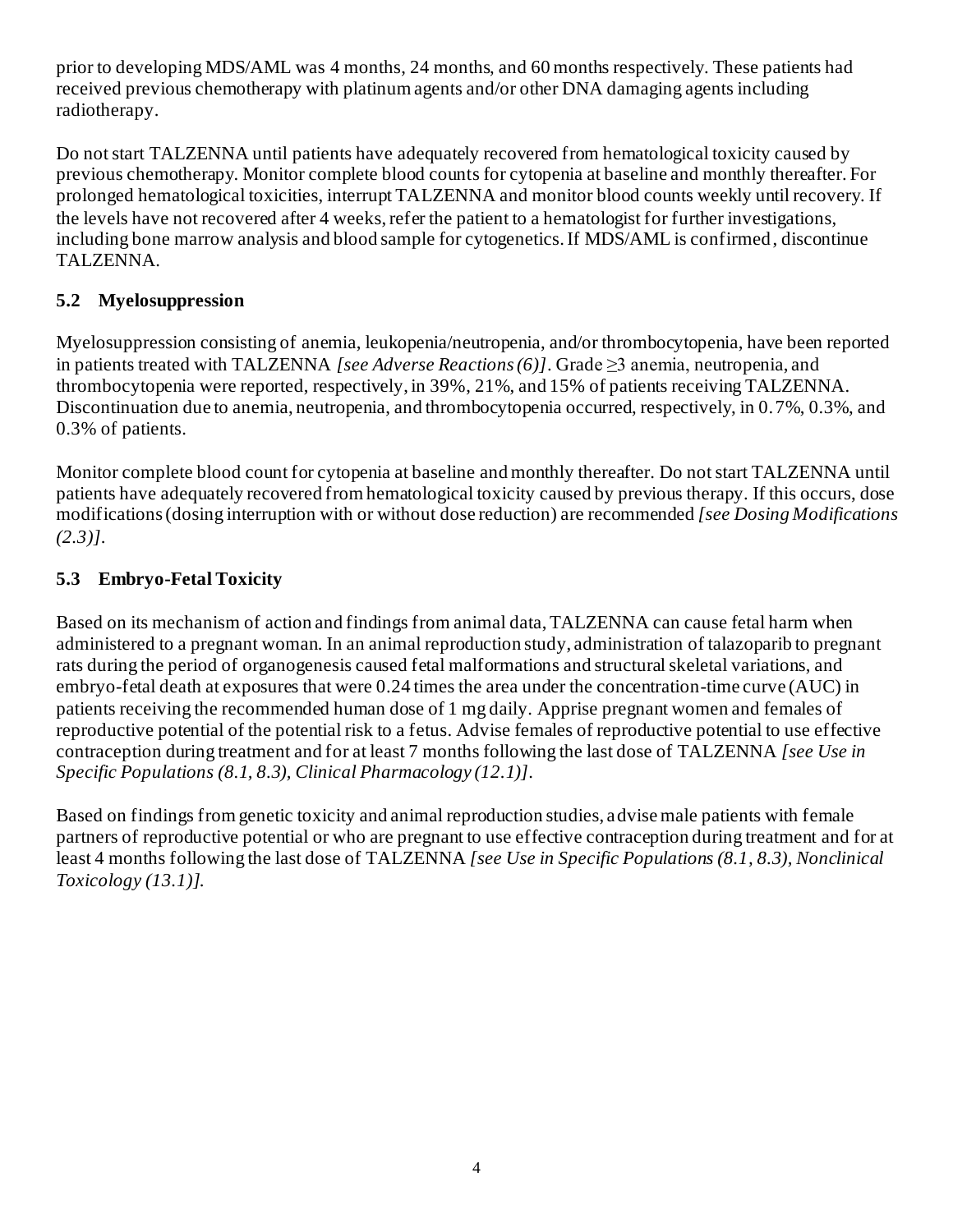## **6 ADVERSE REACTIONS**

The following clinically significant adverse reactions are described elsewhere in the labeling:

- Myelodysplastic Syndrome/Acute Myeloid Leukemia *[see Warnings and Precautions (5.1)]*
- Myelosuppression *[see Warnings and Precautions (5.2)]*

### **6.1 Clinical Trials Experience**

Because clinical trials are conducted under widely varying conditions, adverse reaction rates observed in the clinical trials of a drug cannot be directly compared to rates in the clinical trials of another drug and may not reflect the rates observed in practice.

#### Treatment of *gBRCAm* HER2-negative Locally Advanced or Metastatic Breast Cancer

## *EMBRACA*

The safety of TALZENNA as monotherapy was evaluated in gBRCAm patients with HER2-negative locally advanced or metastatic breast cancer who had previously received no more than 3 lines of chemotherapy for the treatment of locally advanced/metastatic disease. EMBRACA was a randomized, open-label, multi-center study in which 412 patients received either TALZENNA 1 mg once daily (n=286) or a chemotherapy agent (capecitabine, eribulin, gemcitabine, or vinorelbine) of the healthcare provider's choice (n=126) until disease progression or unacceptable toxicity. The median duration of study treatment was 6.1 months in patients who received TALZENNA and 3.9 months in patients who received chemotherapy. Dosing interruptions due to an adverse reaction of any grade occurred in 65% of patients receiving TALZENNA and 50% of those receiving chemotherapy; dose reductions due to any cause occurred in 53% of TALZENNA patients and 40% of chemotherapy patients. Permanent discontinuation due to adverse reactions occurred in 5% of TALZENNA patients and 6% chemotherapy patients.

Table 3 and Table 4 summarize the most common adverse reactions and laboratory abnormalities, respectively, in patients treated with TALZENNA or chemotherapy in the EMBRACA study.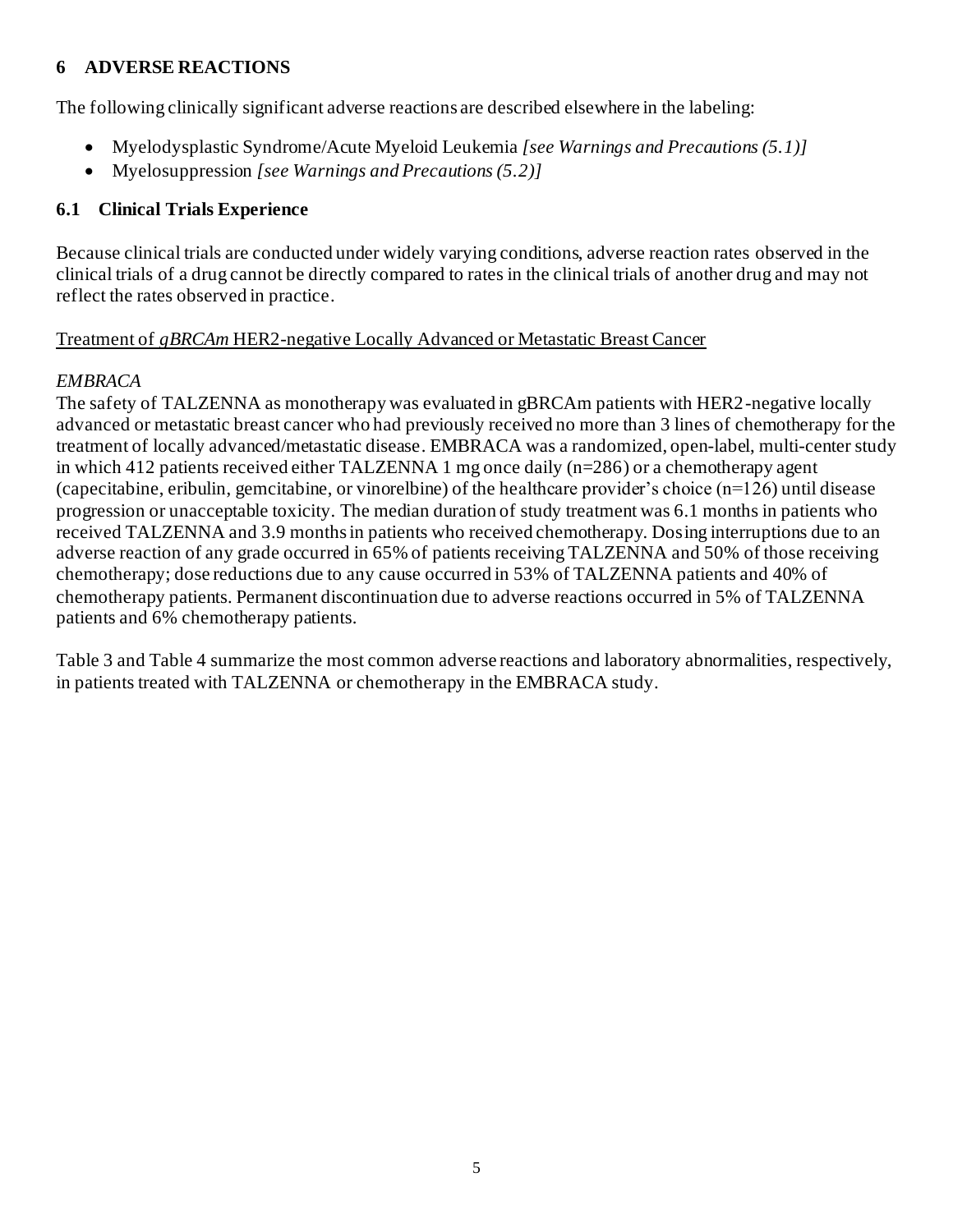#### **Table 3. Adverse Reactions<sup>a</sup> (in >20% of Patients Receiving TALZENNA) in EMBRACA**

|                                                      | <b>TALZENNA</b><br>$N=286$ (%) |                | Chemotherapy<br>$N=126(%)$ |               |                |                |
|------------------------------------------------------|--------------------------------|----------------|----------------------------|---------------|----------------|----------------|
| <b>Adverse Reactions</b>                             | <b>Grades</b>                  | Grade 3        | Grade 4                    | <b>Grades</b> | Grade 3        | Grade 4        |
|                                                      | $1 - 4$                        |                |                            | $1-4$         |                |                |
| <b>Blood and lymphatic system disorders</b>          |                                |                |                            |               |                |                |
| Anemiab                                              | 53                             | 38             |                            | 18            | $\overline{4}$ |                |
| Neutropenia <sup>c</sup>                             | 35                             | 18             | 3                          | 43            | 20             | 16             |
| Thrombocytopenia <sup>d</sup>                        | 27                             | 11             | 4                          |               | 2              | $\theta$       |
| <b>Metabolism and nutrition disorders</b>            |                                |                |                            |               |                |                |
| Decreased appetite                                   | 21                             | $\leq$ 1       | $\Omega$                   | 22            |                | $\theta$       |
| Nervous system disorders                             |                                |                |                            |               |                |                |
| Headache                                             | 33                             | $\overline{2}$ | $\theta$                   | 22            |                | $\overline{0}$ |
| <b>Gastrointestinal disorders</b>                    |                                |                |                            |               |                |                |
| Nausea                                               | 49                             | $\leq$ 1       | $\Omega$                   | 47            | $\overline{2}$ | 0              |
| Vomiting                                             | 25                             | 2              |                            | 23            | $\overline{2}$ |                |
| Diarrhea                                             | 22                             |                | $_{0}$                     | 26            | 6              | 0              |
| Skin and subcutaneous tissue disorders               |                                |                |                            |               |                |                |
| Alopeciae                                            | 25                             | $\theta$       | $\Omega$                   | 28            | $\Omega$       | $\theta$       |
| General disorders and administration site conditions |                                |                |                            |               |                |                |
| Fatiguef                                             | 62                             | 3              | $\overline{0}$             | 50            | 5              | $\overline{0}$ |

Abbreviations: AR=adverse reaction; CTCAE=Common Terminology Criteria for Adverse Events; NCI=National Cancer Institute; N=number of patients.

<sup>a.</sup> Graded according to NCI CTCAE 4.03.

b. Includes anemia, hematocrit decreased, hemoglobin decreased, and red blood cell count decreased.

c. Includes febrile neutropenia, neutropenia and neutrophil count decreased.

d. Includes thrombocytopenia and platelet count decreased.

<sup>e.</sup> For TALZENNA, Grade 1 in 23%, and Grade 2 in 2%. For the chemotherapy arm, Grade 1 in 20%, and Grade 2 in 8%.

f. Includes fatigue andasthenia.

The following adverse reactions have been identified in <20% of the 286 patients receiving TALZENNA, and thus were not included in Table 3: abdominal pain (19%), dizziness (17%), leukopenia (17%), dysgeusia (10%), dyspepsia (10%), stomatitis (8%), and lymphopenia (7%).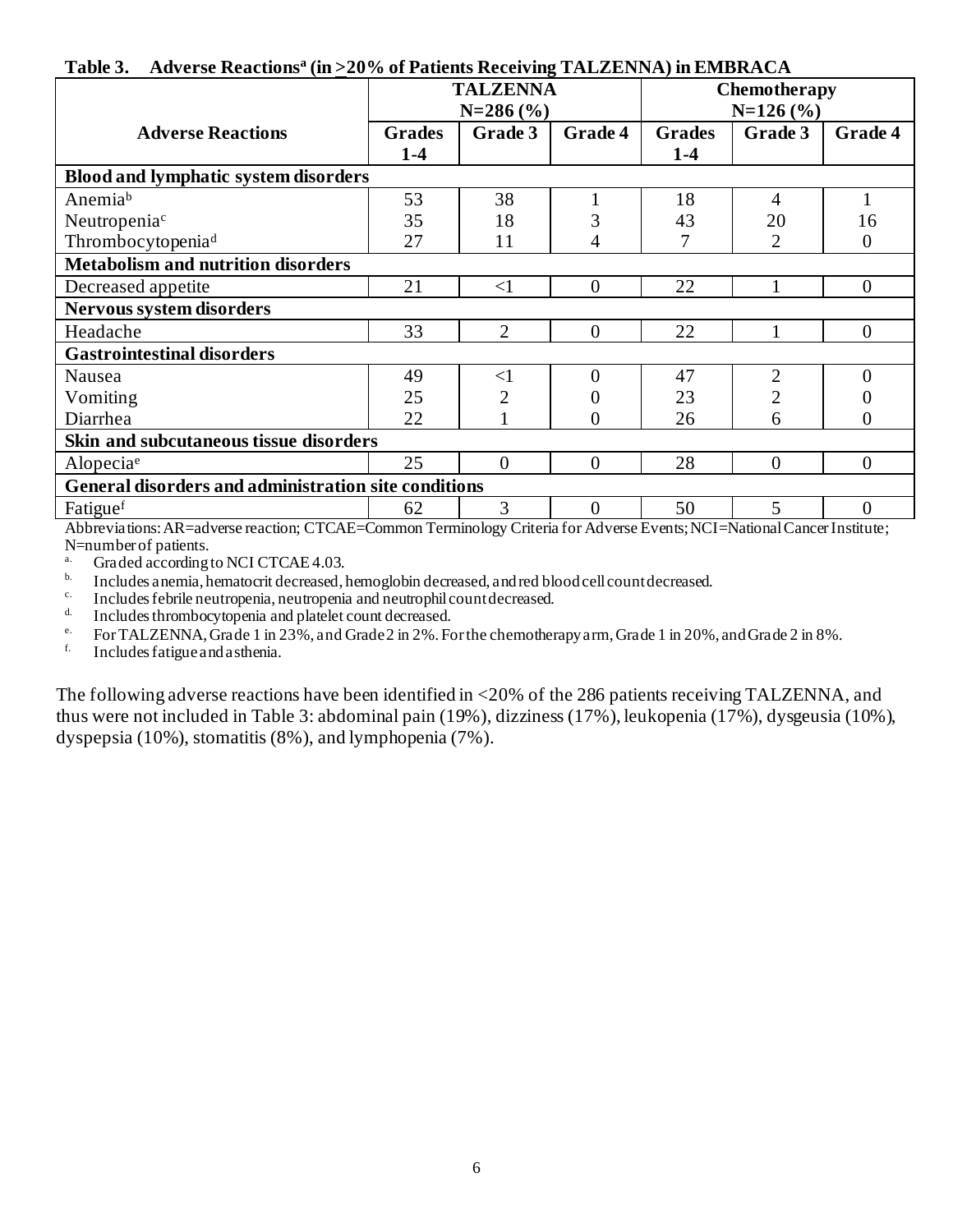|                                              | <b>EMBRACA Study</b>               |                 |                |                                 |                |                |
|----------------------------------------------|------------------------------------|-----------------|----------------|---------------------------------|----------------|----------------|
|                                              | <b>TALZENNA</b><br>$N^a = 286$ (%) |                 |                | Chemotherapy<br>$N^a = 126$ (%) |                |                |
| <b>Parameter</b>                             | Grades 1-4                         | Grade 3         | Grade 4        | Grades 1-4                      | Grade 3        | <b>Grade 4</b> |
| Decrease in<br>hemoglobin                    | 90                                 | 39              | $\Omega$       | 77                              | 6              | $\Omega$       |
| Decrease in<br>leukocytes                    | 84                                 | 14              | 0.3            | 73                              | 22             | $\overline{2}$ |
| Decrease in<br>neutrophils                   | 68                                 | 17              | $\overline{3}$ | 70                              | 21             | 17             |
| Decrease in<br>lymphocytes                   | 76                                 | 17              | 0.7            | 53                              | 8              | 0.8            |
| Decrease in<br>platelets                     | $\overline{55}$                    | $\overline{11}$ | $\overline{4}$ | $\overline{29}$                 | $\overline{2}$ | $\overline{0}$ |
| Increase in<br>glucose <sup>b</sup>          | 54                                 | $\overline{2}$  | $\overline{0}$ | 51                              | $\overline{2}$ | $\overline{0}$ |
| Increase in<br>aspartate<br>aminotransferase | $\overline{37}$                    | $\overline{2}$  | $\overline{0}$ | 48                              | $\overline{3}$ | $\overline{0}$ |
| Increase in<br>alkaline<br>phosphatase       | 36                                 | $\overline{2}$  | $\overline{0}$ | 34                              | $\overline{2}$ | $\overline{0}$ |
| Increase in<br>alanine<br>aminotransferase   | 33                                 | $\mathbf{1}$    | $\overline{0}$ | 37                              | $\overline{2}$ | $\overline{0}$ |
| Decrease in<br>calcium                       | 28                                 | $\mathbf{1}$    | $\overline{0}$ | 16                              | $\overline{0}$ | $\overline{0}$ |

|  |  | Table 4 Laboratory Abnormalities Reported in $\geq$ 25% of Patients in EMBRACA |  |  |  |
|--|--|--------------------------------------------------------------------------------|--|--|--|
|--|--|--------------------------------------------------------------------------------|--|--|--|

Abbreviation: N=number of patients.

This number represents the safety population. The derived values in the table are based on the total number of evaluable patients for each laboratory parameter.

 $b$ . This number represents non-fasting glucose.

# **7 DRUG INTERACTIONS**

## **7.1 Effect of Other Drugs on TALZENNA**

#### Effect of P-gp Inhibitors

Coadministration with P-gp inhibitors may increase talazoparib exposure.

In patients with advanced solid tumors, coadministration of a P-gp inhibitor (itraconazole) increased talazoparib plasma exposure by 56%. In the clinical studies, coadministration with P-gp inhibitors including amiodarone, carvedilol, clarithromycin, itraconazole, and verapamil resulted in an approximate 45% increase in talazoparib exposure and an increase in the rate of TALZENNA dose reduction. If coadministration of TALZENNA with these P-gp inhibitors cannot be avoided, reduce the TALZENNA dose *[see Dosage and Administration (2.5)]*. When the P-gp inhibitor is discontinued, increase the TALZENNA dose (after 3–5 half-lives of the inhibitor) to the dose used prior to the initiation of the P-gp inhibitor *[see Dosage and Administration (2.5), Clinical Pharmacology (12.3)]*.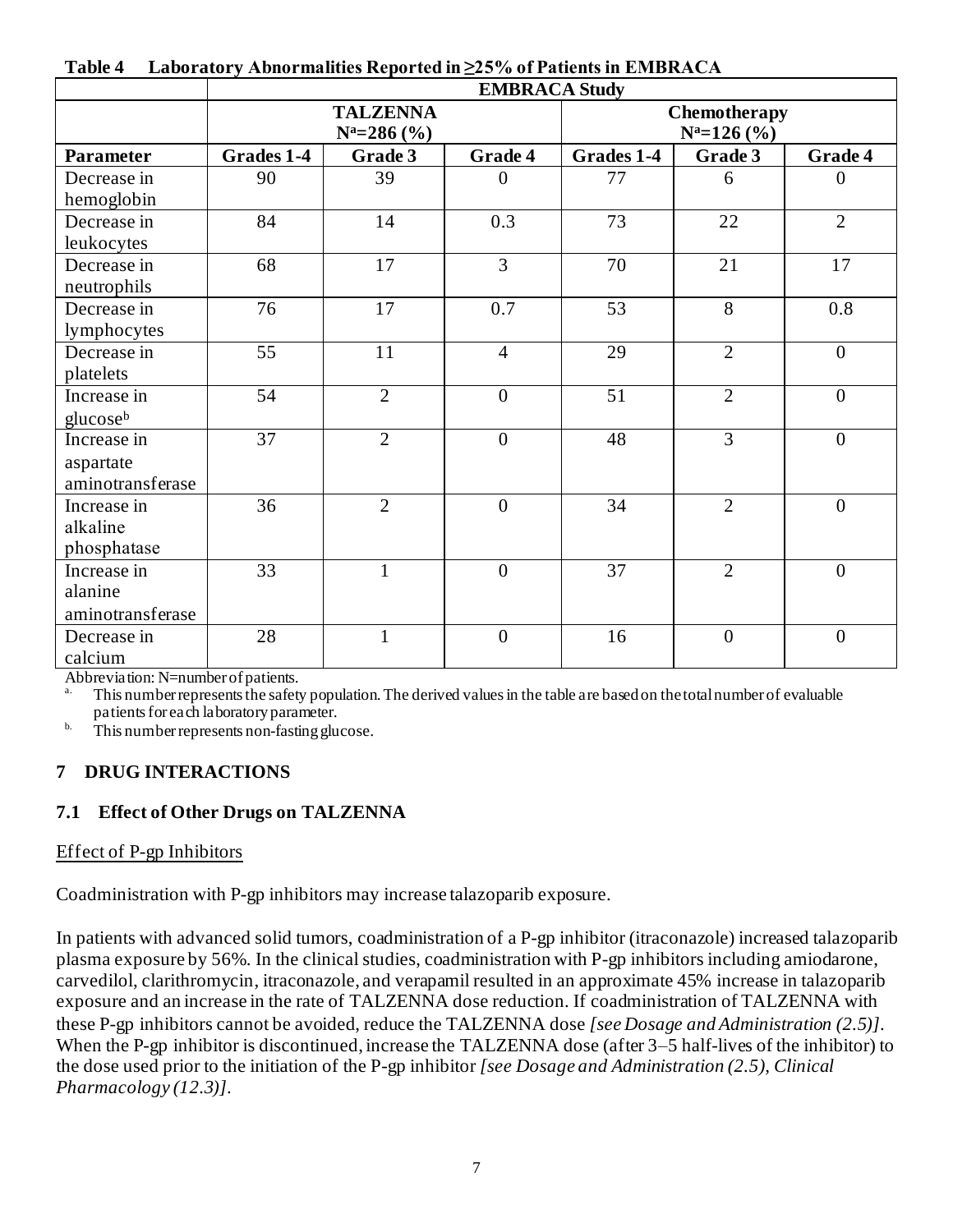When coadministering TALZENNA with P-gp inhibitors not listed above, monitor patients for potential increased adverse reactions *[see Dosage and Administration (2.5), Clinical Pharmacology (12.3)]*.

## Effect of BCRP inhibitors

Coadministration with BCRP inhibitors may increase talazoparib exposure. If coadministration cannot be avoided, monitor patients for potential increased adverse reactions when coadministering *[see Clinical Pharmacology (12.3)]*.

## **8 USE IN SPECIFIC POPULATIONS**

### **8.1 Pregnancy**

#### Risk Summary

Based on findings from animal studies and its mechanism of action *[see Clinical Pharmacology (12.1)]*, TALZENNA can cause embryo-fetal harm when administered to a pregnant woman. There are no available data on TALZENNA use in pregnant women to inform a drug-associated risk. In an animal reproduction study, the administration of talazoparib to pregnant rats during the period of organogenesis caused fetal malformations and structural skeletal variations and embryo-fetal death at maternal exposures that were 0.24 times the AUC in patients receiving the recommended dose of 1 mg daily *(see Data)*. Apprise pregnant women and females of reproductive potential of the potential risk to a fetus.

The background risk of major birth defects and miscarriage for the indicated population is unknown. In the general U.S. population, the estimated background risks of major birth defects and miscarriage in clinically recognized pregnancies are 2% to 4% and 15% to 20%, respectively.

## Data

#### *Animal Data*

In an embryo-fetal development toxicity study, pregnant rats received oral doses of 0.015, 0.05, and 0.15 mg/kg/day talazoparib during the period of organogenesis. Talazoparib caused embryo-fetal death at doses  $\geq$ 0.015 mg/kg/day (approximately 0.24 times the AUC in patients at the recommended dose). A dose of 0.015 mg/kg/day caused decreased fetal body weights and an increased incidence of fetal malformations (depressed eye bulge, small eye, split sternebra, and fused cervical vertebral arch) and structural variations including misshapen or incomplete ossification of the sternebra, skull, rib, and vertebra.

## **8.2 Lactation**

#### Risk Summary

There are no data on the presence of talazoparib in human milk, the effects of the drug on milk production, or the effects of the drug on the breastfed child. Because of the potential for serious adverse reactions in a breastfed child from talazoparib, advise lactating women not to breastfeed during treatment with TALZENNA and for at least 1 month after the final dose.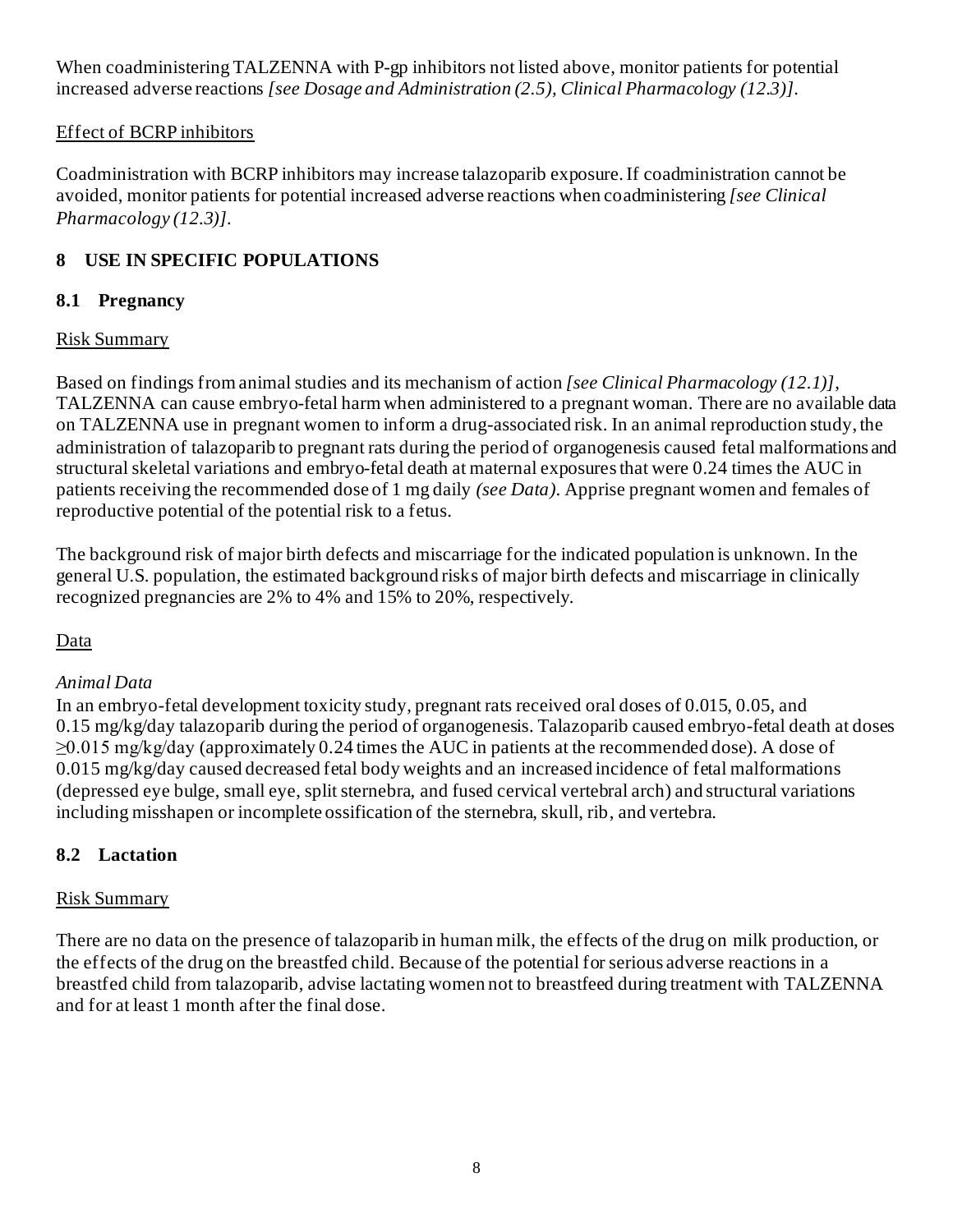## **8.3 Females and Males of Reproductive Potential**

#### Pregnancy Testing

A pregnancy test is recommended for females of reproductive potential prior to initiating TALZENNA treatment.

### **Contraception**

#### *Females*

TALZENNA can cause fetal harm when administered to pregnant women *[see Use in Specific Populations (8.1*)*]*. Advise females of reproductive potential to use effective contraception during treatment and for at least 7 months following the last dose of TALZENNA.

## *Males*

Based on genotoxicity and animal reproduction studies, advise male patients with female partners of reproductive potential and pregnant partners to use effective contraception during treatment with TALZENNA and for at least 4 months following the last dose *[see Use in Specific Populations (8.1), Nonclinical Toxicology (13.1)]*.

#### Infertility

#### *Males*

Based on animal studies, TALZENNA may impair fertility in males of reproductive potential *[see Nonclinical Toxicology (13.1)].*

### **8.4 Pediatric Use**

The safety and effectiveness of TALZENNA have not been established in pediatric patients.

## **8.5 Geriatric Use**

In clinical trials of TALZENNA enrolling 494 patients with advanced solid tumors who received TALZENNA 1 mg daily as monotherapy, 85 (17%) patients were  $\geq 65$  years of age, and this included 19(4%) patients who were ≥75 years old. There were 5 patients ≥85 years old. No overall differences in safety or effectiveness of TALZENNA were observed between these patients and younger patients, but greater sensitivity of some older individuals cannot be ruled out.

#### **8.6 Renal Impairment**

Patients with moderate or severe renal impairment have a higher exposure to TALZENNA than patients with normal renal function. Reduce the recommended dose of TALZENNA in patients with moderate (CLcr 30 – 59 mL/min) and severe (CLcr 15 – 29 mL/min) renal impairment. Monitor patients with severe renal impairment for potential increased adverse reactions and adjust dosing accordingly *[see Dosage and Administration (2.4), Clinical Pharmacology (12.3)]*. No dose adjustment is required for patients with mild renal impairment (CLcr 60 – 89 mL/min). TALZENNA has not been studied in patients requiring hemodialysis *[see Clinical Pharmacology (12.3)]*.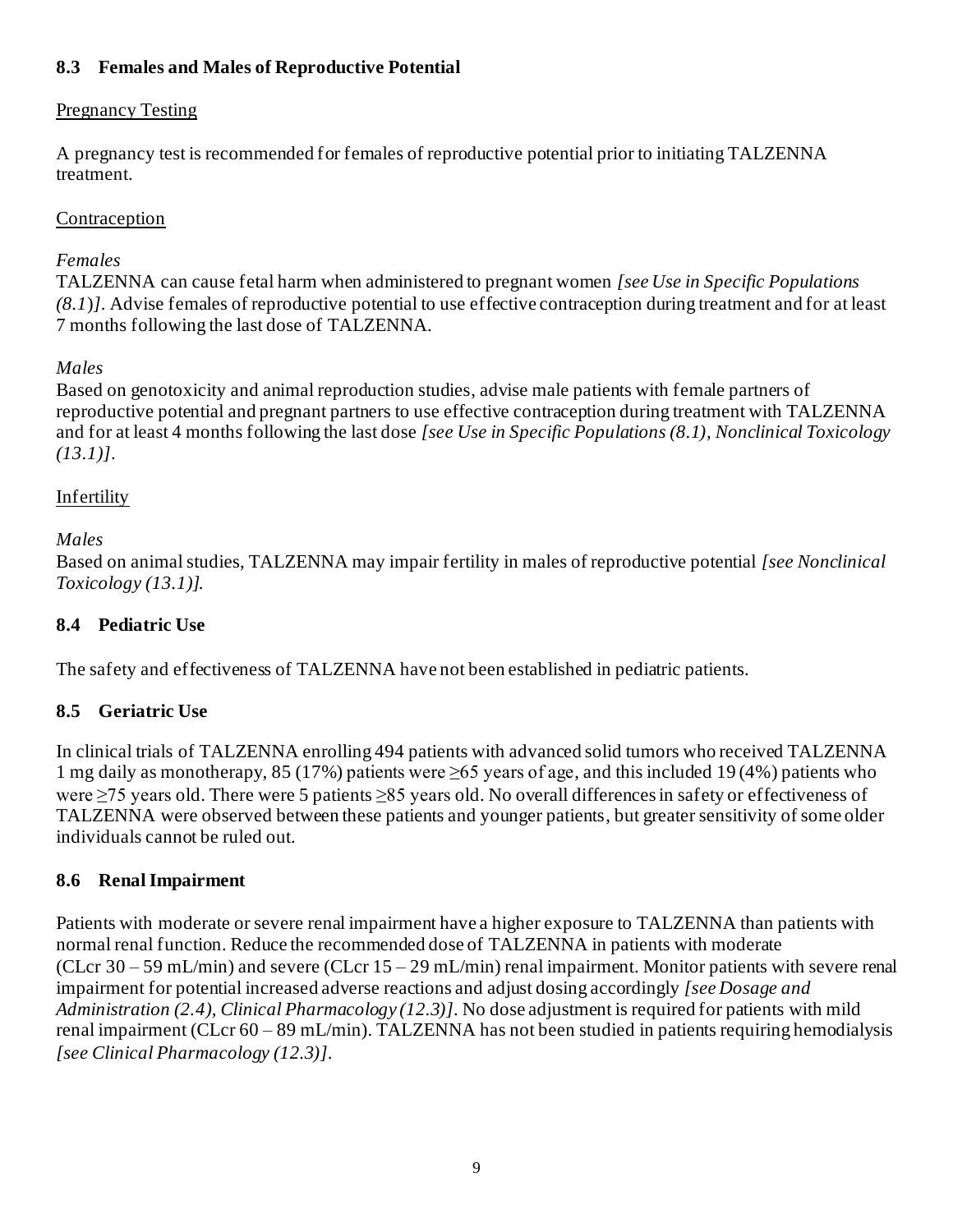#### **8.7 Hepatic Impairment**

No dose modification is recommended for patients with mild, moderate, or severe hepatic impairment (based on NCI criteria) *[see Clinical Pharmacology (12.3)]*.

## **10 OVERDOSAGE**

There is no specific treatment in the event of TALZENNA overdose, and symptoms of overdose have not been established. In the event of overdose, discontinue treatment with TALZENNA, consider gastric decontamination, follow general supportive measures, and treat symptomatically.

# **11 DESCRIPTION**

Talazoparib is an inhibitor of mammalian polyadenosine 5'-diphosphoribose polymerase (PARP) enzyme. The chemical name of talazoparib tosylate is (8*S*,9*R*)-5-Fluoro-8-(4-fluorophenyl)-9-(1-methyl-1*H*-1,2,4-triazol-5-yl)-2,7,8,9-tetrahydro-3*H*-pyrido[4,3,2-*de*]phthalazin-3-one 4-methylbenzenesulfonate (1:1). The chemical formula of talazoparib tosylate is  $C_{26}H_{22}F_2N_6O_4S$ , and the relative molecular mass is 552.56 Daltons. The chemical structure of talazoparib tosylate is shown below:



Talazoparib tosylate is a white to yellow solid. TALZENNA capsules for oral use are available as:

- 0.25 mg hard hypromellose (HPMC) capsule that contains 0.363 mg talazoparib tosylate equivalent to 0.25 mg talazoparib free base, or
- 0.5 mg HPMC capsule that contains 0.727 mg talazoparib tosylate equivalent to 0.5 mg talazoparib free base, or
- 0.75 mg HPMC capsule that contains 1.09 mg talazoparib tosylate equivalent to 0.75 mg talazoparib free base, or
- 1 mg HPMC capsule that contains 1.453 mg talazoparib tosylate equivalent to 1 mg talazoparib free base.

Inactive ingredients: silicified microcrystalline cellulose (sMCC). The capsule shells contain HPMC, yellow iron oxide, red iron oxide and titanium dioxide; and the printing ink contains shellac, black iron oxide, potassium hydroxide, ammonium hydroxide, and propylene glycol.

# **12 CLINICAL PHARMACOLOGY**

# **12.1 Mechanism of Action**

Talazoparib is an inhibitor of poly (ADP-ribose) polymerase (PARP) enzymes, including PARP1 and PARP2, which play a role in DNA repair. In vitro studies with cancer cell lines that harbored defects in DNA repair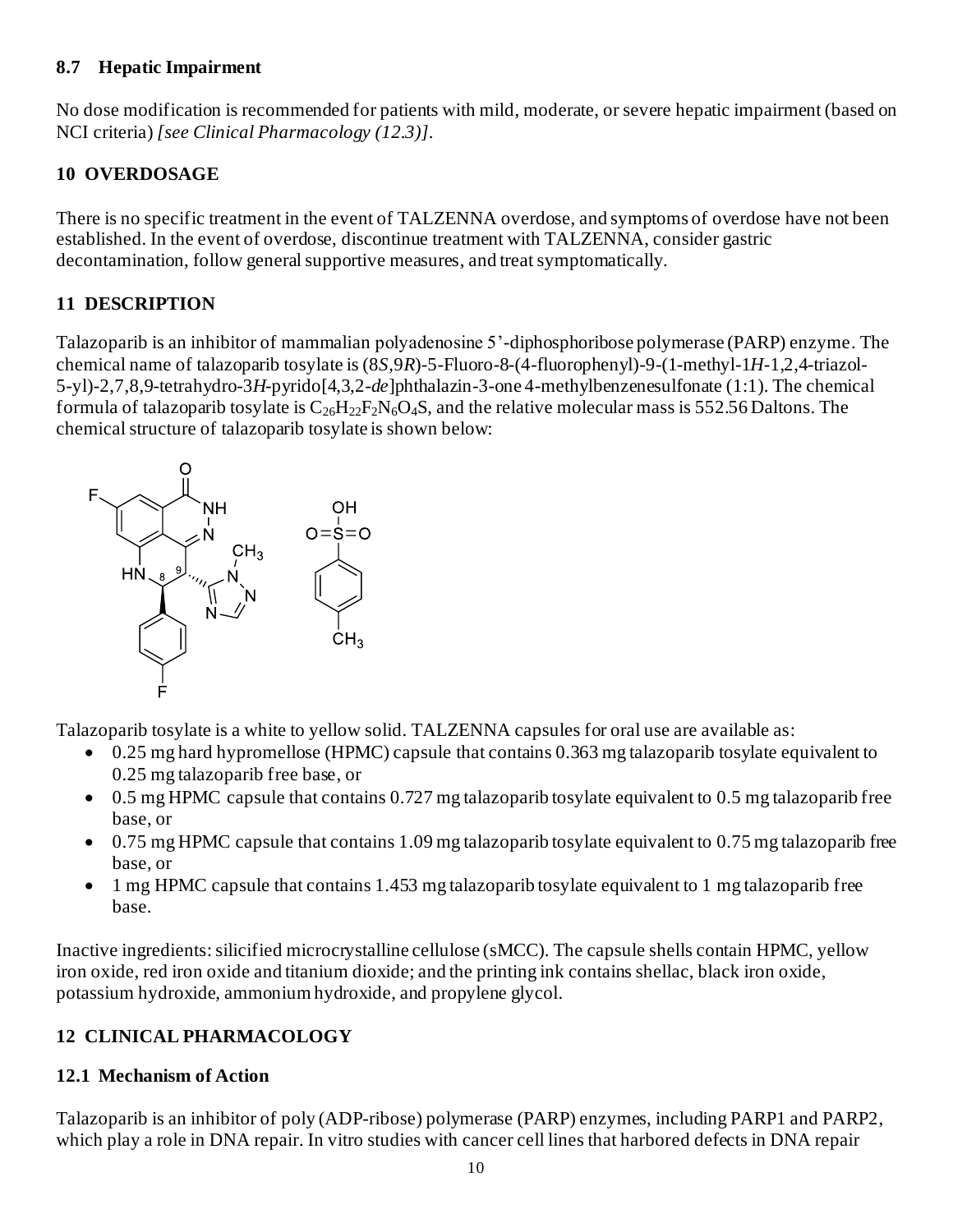genes, including BRCA 1 and BRCA 2, have shown that talazoparib-induced cytotoxicity may involve inhibition of PARP enzymatic activity and increased formation of PARP-DNA complexes resulting in DNA damage, decreased cell proliferation, and apoptosis. Talazoparib anti-tumor activity was observed in human patient-derived xenograft breast cancer tumor models bearing mutated BRCA 1 or mutated BRCA 2 or wild-type BRCA 1 and BRCA 2.

## **12.2 Pharmacodynamics**

## Cardiac Electrophysiology

The effect of talazoparib on cardiac repolarization was evaluated in 37 patients with advanced solid tumors. Talazoparib had no large QTc prolongation (i.e., >20 ms) at the recommended dose.

## **12.3 Pharmacokinetics**

After oral administration of 1 mg TALZENNA once daily in patients, the recommended dose, the geometric mean [% coefficient of variation (CV%)] of AUC and maximum observed plasma concentration ( $C_{\text{max}}$ ) of talazoparib at steady-state was 208 (37%) ng.hr/mL and 16.4 (32%) ng/mL, respectively. The pharmacokinetics (PK) of talazoparib is linear from 0.025 mg to 2 mg (2 times the recommended dose). The median accumulation ratio of talazoparib following repeated oral administration of 1 mg once daily was in the range of 2.3 to 5.2. Talazoparib plasma concentrations reached steady-state within 2 to 3 weeks.

## Absorption

Following oral administration of talazoparib, the median time to  $C_{\text{max}}(T_{\text{max}})$  was generally between 1 to 2 hours after dosing.

## *Food Effect*

Following a single oral dose of 0.5 mg TALZENNA with high-fat, high-calorie food (approximately 800 to 1000 calories with 150, 250, and 500 to 600 calories from protein, carbohydrate, and fat, respectively), the mean C<sub>max</sub> of talazoparib was decreased by 46%, the median  $T_{\text{max}}$  was delayed from 1 to 4 hours, and AUC<sub>inf</sub> was not affected.

## Distribution

The mean apparent volume of distribution of talazoparib is 420 L. In vitro, protein binding of talazoparib is 74% and is independent of talazoparib concentration.

## Elimination

The mean terminal plasma half-life ( $\pm$ standard deviation) of talazoparib is 90 ( $\pm$ 58) hours, and the mean apparent oral clearance (inter-subject variability) is 6.45 L/h (31.1%) in cancer patients.

## *Metabolism*

Talazoparib undergoes minimal hepatic metabolism.The identified metabolic pathways of talazoparib in humans include mono-oxidation, dehydrogenation, cysteine conjugation of mono-desfluoro-talazoparib, and glucuronide conjugation.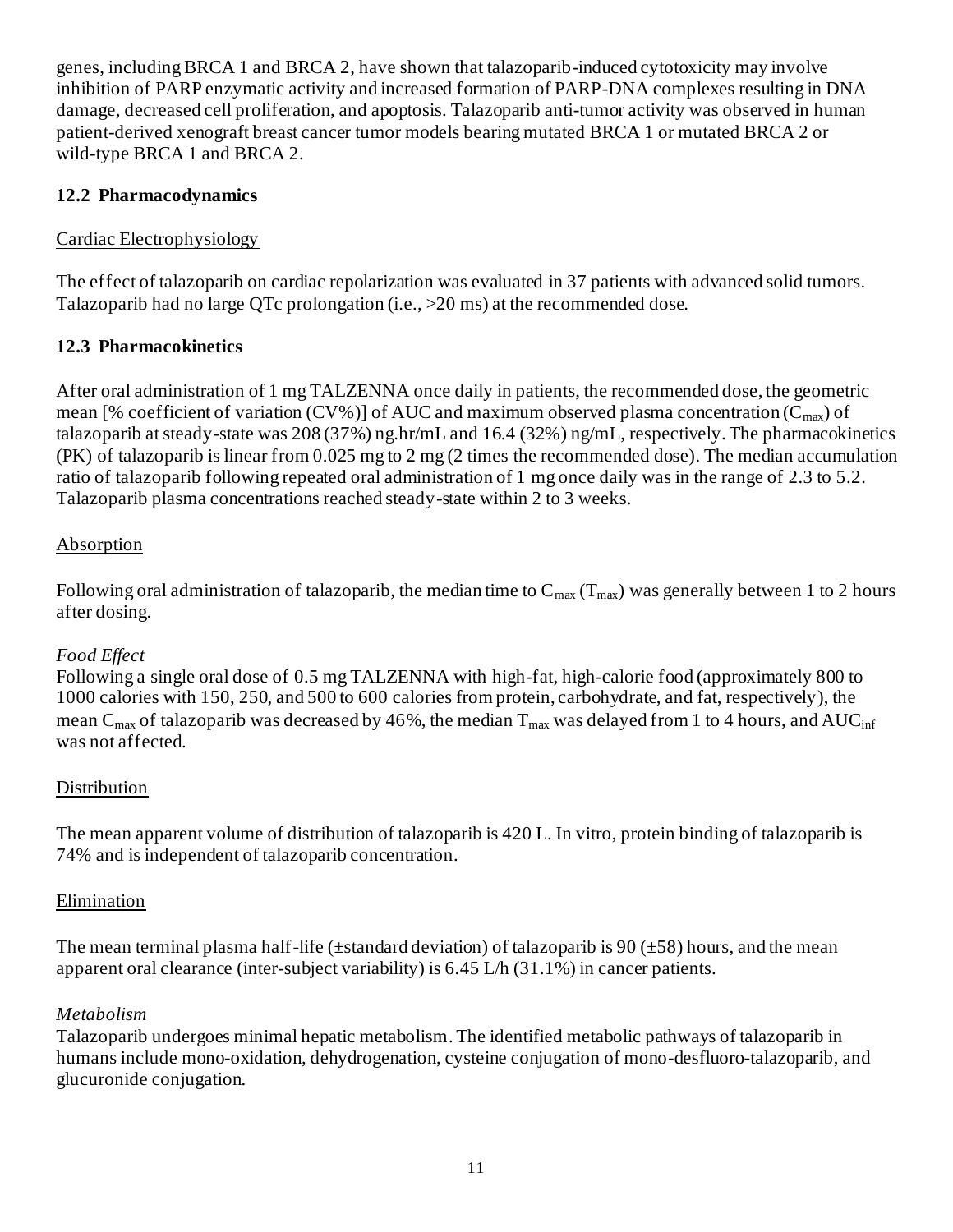#### *Excretion*

Excretion of talazoparib in urine was the major route of elimination. Approximately 68.7% (54.6% unchanged) of the total administered radioactive dose [14C]talazoparib was recovered in urine, and 19.7% (13.6% unchanged) was recovered in feces.

#### Specific Populations

Age (18 to 88 years), sex, race (361 White, 41 Asian, 16 Black, 9 Others, and 63 Not Reported), body weight (36 to 162 kg), and mild to severe hepatic impairment based on NCI criteria had no clinically relevant effect on the PK of talazoparib.

### *Pediatric Patients*

The PK of talazoparib have not been evaluated in patients <18 years of age.

#### *Patients with Renal Impairment*

Talazoparib steady-state total exposure  $(AUC_{0-24})$  increased by 12%, 43%, and 163% in patients with mild (eGFR  $60 - 89$  mL/min/1.73 m<sup>2</sup>), moderate (eGFR  $30 - 59$  mL/min/1.73 m<sup>2</sup>), and severe (eGFR 15 – 29 mL/min/1.73 m<sup>2</sup> ) renal impairment, respectively, relative to patients with normal renal function (eGFR  $\geq$  90 mL/min/1.73 m<sup>2</sup>). Talazoparib steady-state peak concentration (C<sub>max</sub>) increased by 11%, 32%, and 89% in patients with mild, moderate, and severe renal impairment, respectively, relative to patients with normal renal function. The PK of talazoparib has not been studied in patients requiring hemodialysis. There was no evidence of a relationship between the protein binding of talazoparib and renal function.

#### Drug Interaction Studies

## *Effect of Other Drugs on Talazoparib*

Effect of P-gp inhibitors: In patients with advanced solid tumors, coadministration of a P-gp inhibitor (multiple 100 mg twice-daily doses of itraconazole) with a single 0.5 mg talazoparib dose increased talazoparib  $AUC_{\text{inf}}$ and  $C_{\text{max}}$  by approximately 56% and 40%, respectively. Population PK analysis showed that coadministration with P-gp inhibitors including amiodarone, carvedilol, clarithromycin, itraconazole, and verapamil in clinical studies increased talazoparib exposure by 45% *[see Dosage and Administration (2.5), Drug Interactions (7.1)].*

Coadministration with P-gp inhibitors including azithromycin, atorvastatin, diltiazem, felodipine, fluvoxamine, and quercetin in clinical studies increased talazoparib exposure by 8% *[see Dosage and Administration (2.5), Drug Interactions (7)]*.

Effect of P-gp inducers: In patients with advanced solid tumors, coadministration of a P-gp inducer (multiple 600 mg once-daily doses of rifampin) with a single 1 mg talazoparib dose increased talazoparib  $C_{\text{max}}$  by 37% with no effect on talazoparib exposure.

Effect of BCRP inhibitors: The effect of BCRP inhibitors on PK of talazoparib has not been studied. Coadministration with BCRP inhibitors may increase talazoparib exposure *[see Drug Interactions (7)]*.

Effect of acid-reducing agents on talazoparib: Coadministration of acid-reducing agents including proton pump inhibitors (PPI), histamine receptor 2 antagonists (H<sub>2</sub>RA), or other acid reducing agents has no effect on the absorption of talazoparib.

#### *In Vitro Studies*

Talazoparib is a substrate of P-gp and BCRP transporters.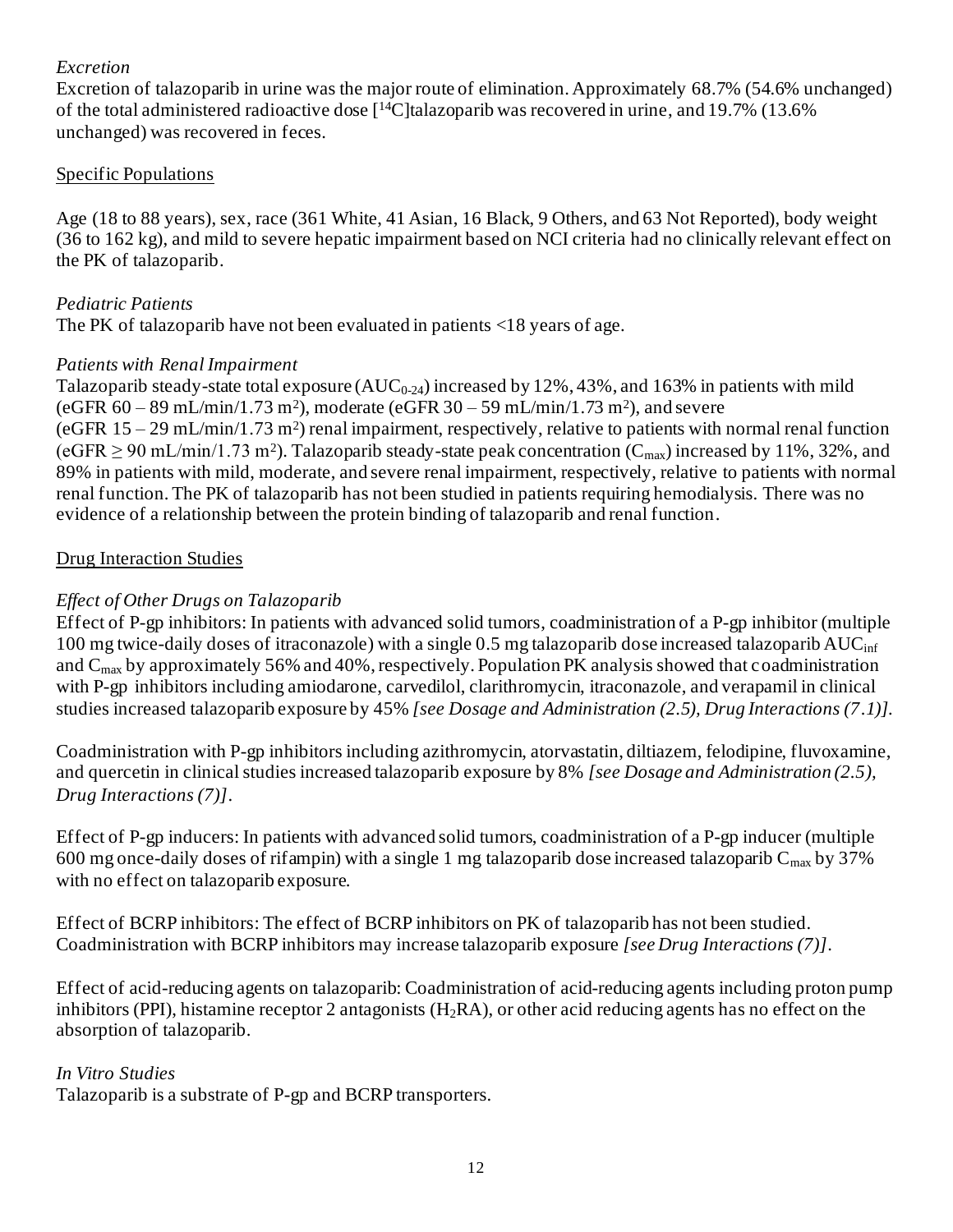Talazoparib is not a substrate of organic anion transporting polypeptide [OATP]1B1, OATP1B3, organic cationic transporter [OCT]1, OCT2, organic anion transporter [OAT]1, OAT3, bile salt export pump [BSEP], multidrug and toxin extrusion [MATE]1, and MATE2-K.

Talazoparib is not an inhibitor of cytochrome (CYP)1A2, CYP2B6, CYP2C8, CYP2C9, CYP2C19, CYP2D6, or CYP3A4/5, or inducer of CYP1A2, CYP2B6, or CYP3A4.

Talazoparib is not an inhibitor of transporters including P-gp, BCRP, OATP1B1, OATP1B3, OCT1, OCT2, OAT1, OAT3, BSEP, MATE1, and MATE2-K.

Talazoparib is not an inhibitor of uridine-diphosphate glucuronosyltransferase (UGT) isoforms (1A1, 1A4, 1A6, 1A9, 2B7, and 2B15).

# **13 NONCLINICAL TOXICOLOGY**

## **13.1 Carcinogenesis, Mutagenesis, Impairment of Fertility**

Carcinogenicity studies have not been conducted with talazoparib.

Talazoparib was clastogenic in an in vitro chromosomal aberration assay in human peripheral blood lymphocytes and in an in vivo bone marrow micronucleus assay in rats. This clastogenicity is consistent with genomic instability resulting from the primary pharmacology of talazoparib, indicating the potential for genotoxicity in humans. Talazoparib was not mutagenic in a bacterial reverse mutation (Ames) test.

Fertility studies in animals have not been conducted with talazoparib. In repeat-dose toxicity studies up to 3-months duration, talazoparib-related findings in the testis and epididymis at doses ≥0.04 mg/kg/day in rats and ≥0.01 mg/kg/day in dogs included decreased organ weights, luminal cellular debris, reduced sperm, and degeneration/atrophy. These doses in rats and dogs resulted in approximately 1.0 times and 0.2 times, respectively, the exposure (AUC) in humans at the recommended dose. Follicular atresia of the ovary was observed in rats at doses  $\geq 1$  mg/kg/day talazoparib, approximately 9.5 times the AUC in patients at the recommended dose.

# **14 CLINICAL STUDIES**

# **EMBRACA Study (NCT01945775)**

## Deleterious or Suspected Deleterious Germline BRCA-mutated *(gBRCAm)* HER2-negative Locally Advanced or Metastatic Breast Cancer

EMBRACA (NCT01945775) was an open-label study in which patients (N=431) with gBRCAm HER2-negative locally advanced or metastatic breast cancer were randomized 2:1 to receive TALZENNA 1 mg or healthcare provider's choice of chemotherapy (capecitabine, eribulin, gemcitabine, or vinorelbine) until disease progression or unacceptable toxicity. Randomization was stratified by prior lines of chemotherapy for metastatic disease (0 versus 1, 2, or 3), by triple-negative disease status (triple-negative breast cancer [TNBC] versus non-TNBC), and history of central nervous system (CNS) metastasis (yes versus no).

Patients received no more than 3 prior cytotoxic chemotherapy regimens for their metastatic or locally advanced disease. Patients were required to have received treatment with an anthracycline and/or a taxane (unless contraindicated) in the neoadjuvant, adjuvant, and/or metastatic treatment setting. First-line treatment for advanced or metastatic disease with no prior adjuvant chemotherapy was allowed if the investigator determined that 1 of the 4 chemotherapy choices in the control arm would be an appropriate treatment option for the patient.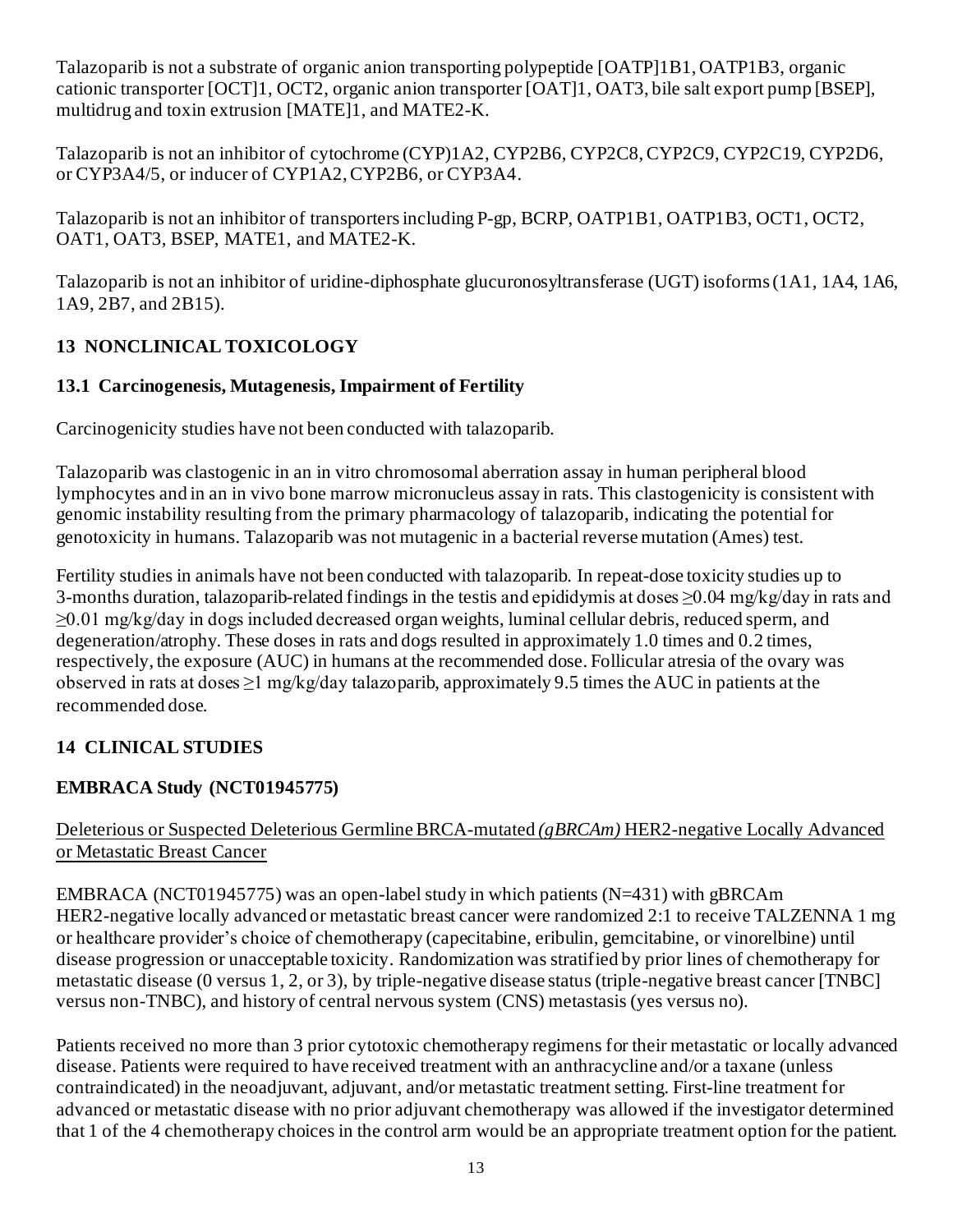Patients with prior platinum therapy for advanced disease were required to have no evidence of disease progression during platinum therapy. No prior treatment with a PARP inhibitor was permitted. Of the 431 patients randomized in the EMBRACA study, 408 (95%) were centrally confirmed to have a deleterious or suspected deleterious gBRCAm using a clinical trial assay; out of which 354 (82%) were confirmed using the BRACAnalysis CDx®. BRCA mutation status (breast cancer susceptibility gene 1 [BRCA1] positive or breast cancer susceptibility gene 2 [BRCA2] positive) was similar across both treatment arms.

The median age of patients treated with TALZENNA was 46 years (range 28 to 84) and 51 years (range 24 to 89) among patients treated with chemotherapy. Among all randomized patients, 1% versus 2% were males, 67% versus 75% were White; 11% versus 11% were Asian, and 4% versus 1% were Black or African American in the TALZENNA and chemotherapy arms, respectively. Almost all patients (98%) in both arms had an Eastern Cooperative Oncology Group (ECOG) performance status of 0 or 1. Approximately 56% of patients had estrogen receptor-positive and/or progesterone receptor-positive disease; 44% of patients had triplenegative disease, and the proportions were balanced across both treatment arms. Fifteen percent (15%) of patients in the TALZENNA arm and 14% of patients in the chemotherapy arm had a history of CNS metastases. Ninety-one percent (91%) of patients in the TALZENNA arm had received prior taxane therapy, and 85% had received prior anthracycline therapy in any setting. Sixteen percent (16%) of patients in the TALZENNA arm and 21% of patients in the chemotherapy arm had received prior platinum treatment in any setting. The median number of prior cytotoxic regimens for patients with advanced breast cancer was one; 38% received no prior cytotoxic regimens for advanced or metastatic disease, 37% received one, 20% received two, and 5% received three or more prior cytotoxic regimens.

The major efficacy outcome measure was progression-free survival (PFS) evaluated according to Response Evaluation Criteria in Solid Tumors (RECIST) version 1.1, as assessed by blinded independent central review (BICR). A statistically significant improvement in PFS was demonstrated for TALZENNA compared with chemotherapy. A sensitivity analysis of investigator-assessed PFS was consistent with the BICR-assessed PFS results. Consistent PFS results were observed across patient subgroups defined by study stratification factors (prior lines of chemotherapy, TNBC status, and history of CNS metastases).Efficacy data from the EMBRACA study are summarized in Table 5, and the Kaplan-Meier curves for PFS are shown in Figure 1 and final overall survival (OS) in Figure 2.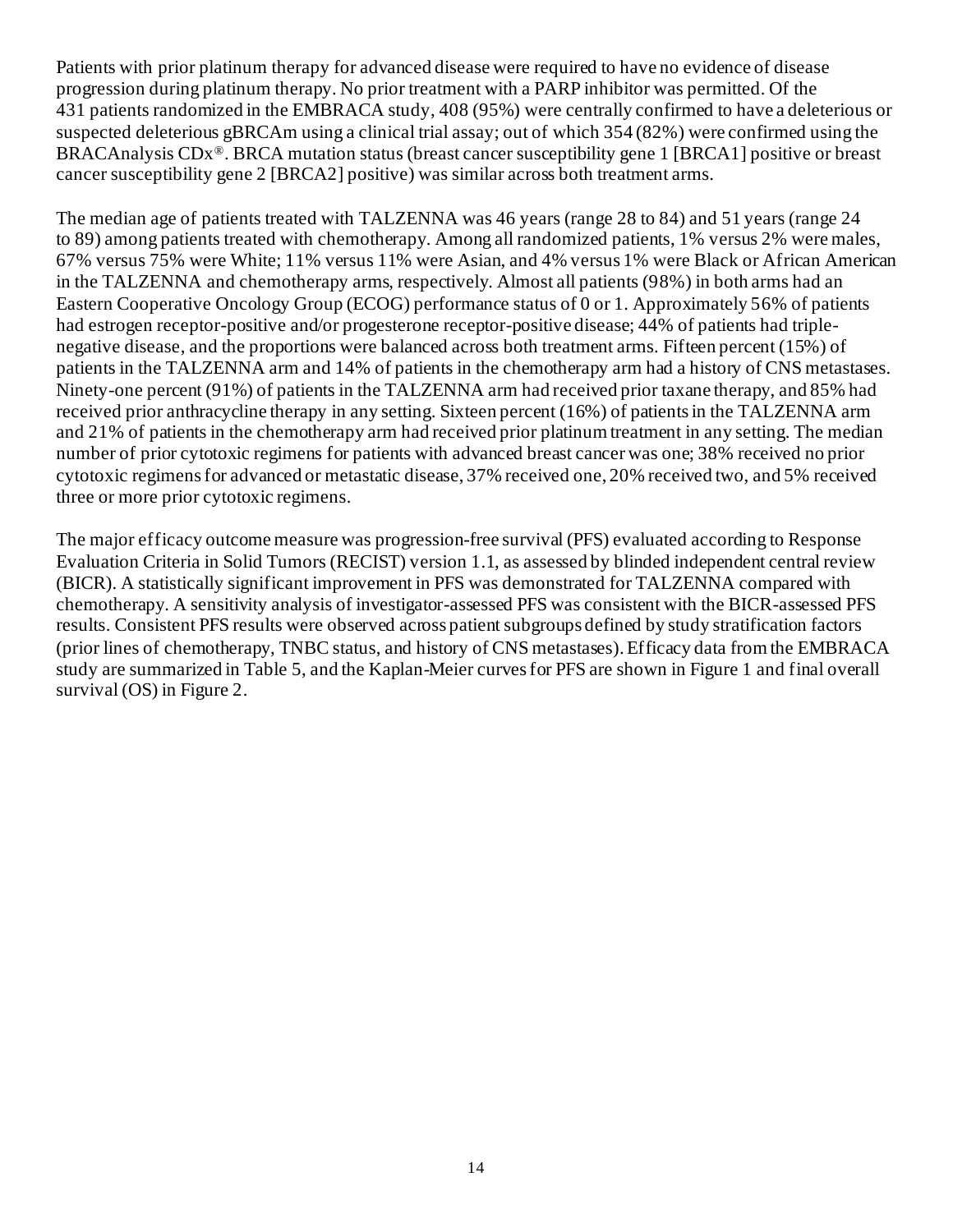**Table 5. Summary of Efficacy Results – EMBRACA Study**

|                                                               | <b>TALZENNA</b>  | <b>Chemotherapy</b> |
|---------------------------------------------------------------|------------------|---------------------|
| PFS by BICR                                                   | $N = 287$        | $N = 144$           |
| Disease Progression or Deaths, n (%)                          | 186(65)          | 83 (58)             |
| Median months (95% CI)                                        | 8.6(7.2, 9.3)    | 5.6(4.2, 6.7)       |
| Hazard Ratio (95% CI) <sup>a</sup>                            |                  | 0.54(0.41, 0.71)    |
| p-value <sup>b</sup>                                          |                  | p<0.0001            |
| Patients with Measurable Disease by Investigator <sup>c</sup> | $N = 219$        | $N=114$             |
| ORR, % (95% CI) <sup>d</sup>                                  | 50.2(43.4, 57.0) | 18.4(11.8, 26.8)    |
| Median <sup>e</sup> DOR months (95% CI)                       | 6.4(5.4, 9.5)    | 3.9(3.0, 7.6)       |
| <b>OS</b>                                                     | $N = 287$        | $N = 144$           |
| Deaths, $n$ $(\%)$                                            | 216(75)          | 108(75)             |
| Median months (95% CI)                                        | 19.3(16.6, 22.5) | 19.5 (17.4, 22.4)   |
| Hazard ratio (95% CI) <sup>a</sup>                            | 0.85(0.67, 1.07) |                     |
| p-value <sup>b</sup>                                          | $p=0.1693$       |                     |

Abbreviations: BICR=blinded independent central review; CI=confidence interval; DOR=duration of response; ITT=intent-totreat; ORR=objective response rate; OS=overall survival; PFS=progression-free survival.

<sup>a</sup> Hazard ratio is estimated from a Cox proportional hazards model stratified by prior use of chemotherapy for metastatic disease (0 versus 1, 2, or 3), by triple-negative disease status (triple-negative breast cancer [TNBC] versus non TNBC), and by history of central nervous system metastasis (yes versus no) and was relative to overall chemotherapy with <1 favoring talazoparib.

- $h$ . P-values (2-sided) from the log-rank test stratified by number of prior cytotoxic chemotherapy regimens, triple negative status and history of central nervous system metastasis.
- <sup>c.</sup> Conducted in ITT population with measurable disease at baseline.<br> $\frac{d}{dx}$  Response rate based on confirmed responses
- Response rate based on confirmed responses.
- e. Medianestimated from Kaplan-Meier probabilities.

#### **Figure 1. Kaplan-Meier Curves of PFS – EMBRACA Study**

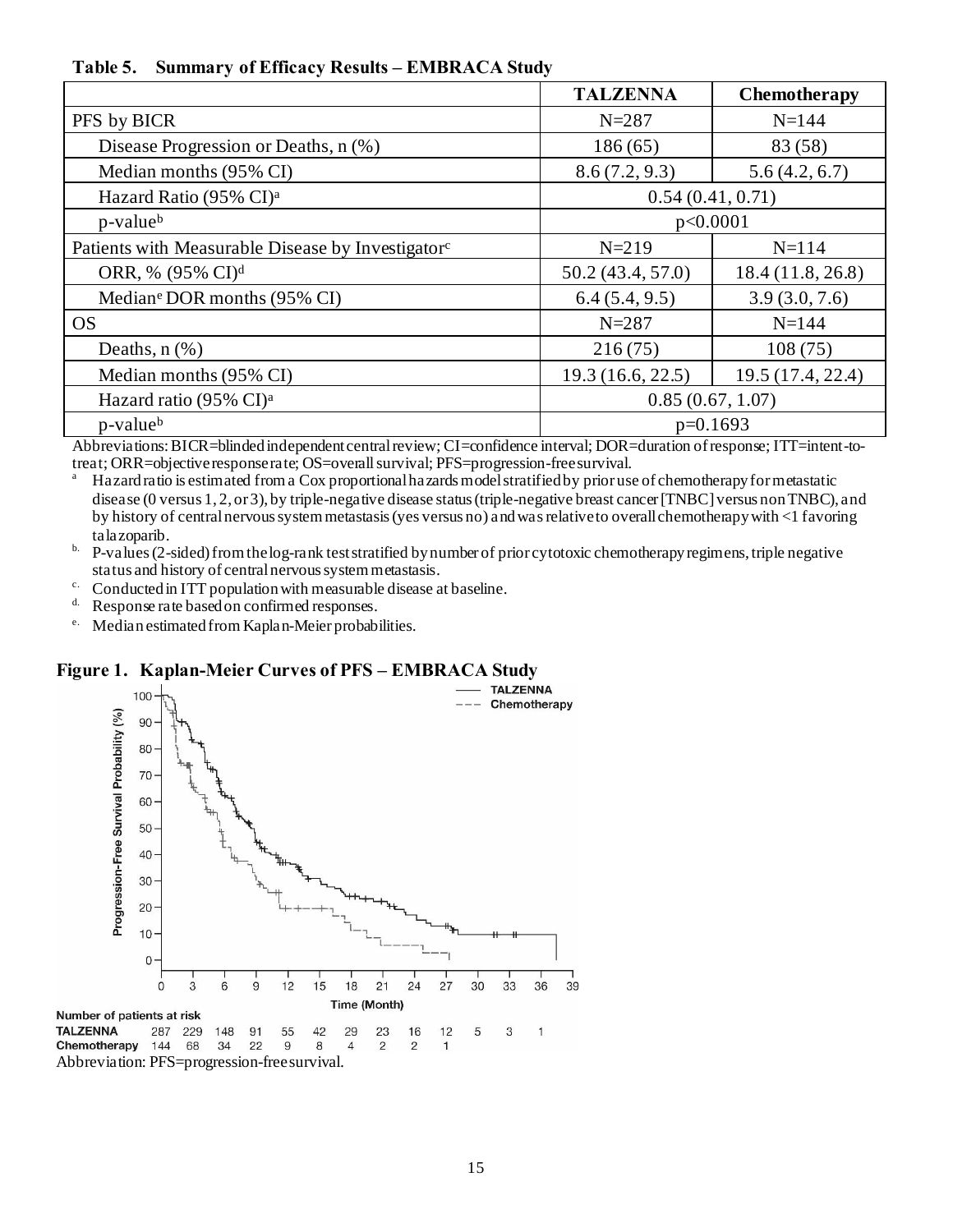**Figure 2. Kaplan-Meier Curves of OS – EMBRACA Study (ITT Population)**



Abbreviation: OS=overall survival.

## **16 HOW SUPPLIED/STORAGE AND HANDLING**

TALZENNA is supplied in strengths and package configurations as described in Table 6:

| Package                | Capsule       |                   |                                       |
|------------------------|---------------|-------------------|---------------------------------------|
| Configuration          | Strength (mg) | <b>NDC</b>        | <b>Print</b>                          |
|                        |               |                   | Ivory cap (printed with "Pfizer" in   |
|                        |               |                   | black) and a white body (printed      |
| Bottles of 30 capsules | 0.25          | NDC: 0069-0296-30 | with "TLZ $0.25$ " in black).         |
|                        |               |                   | Light pink cap (printed with "Pfizer" |
|                        |               |                   | in black) and a white body (printed   |
| Bottles of 30 capsules | 0.5           | NDC: 0069-1501-30 | with "TLZ $0.5$ " in black).          |
|                        |               |                   | Light orange cap (printed with        |
|                        |               |                   | "Pfizer" in black) and a white body   |
| Bottles of 30 capsules | 0.75          | NDC: 0069-1751-30 | (printed with "TLZ 0.75" in black).   |
|                        |               |                   | Light red cap (printed with "Pfizer"  |
|                        |               |                   | in black) and a white body (printed   |
| Bottles of 30 capsules |               | NDC: 0069-1195-30 | with "TLZ $1$ " in black).            |

## **Table 6. TALZENNA Capsules**

#### Storage

Store at 20°C to 25°C (68°F to 77°F); excursions permitted between 15°C to 30°C (59°F to 86°F). [See USP Controlled Room Temperature].

# **17 PATIENT COUNSELING INFORMATION**

Advise the patient to read the FDA-approved patient labeling (Patient Information).

• MDS/AML: Advise patients to contact their healthcare provider if they experience weakness, feeling tired, fever, weight loss, frequent infections, bruising, bleeding easily, breathlessness, blood in urine or stool, and/or laboratory findings of low blood cell counts, or a need for blood transfusions. This may be a sign of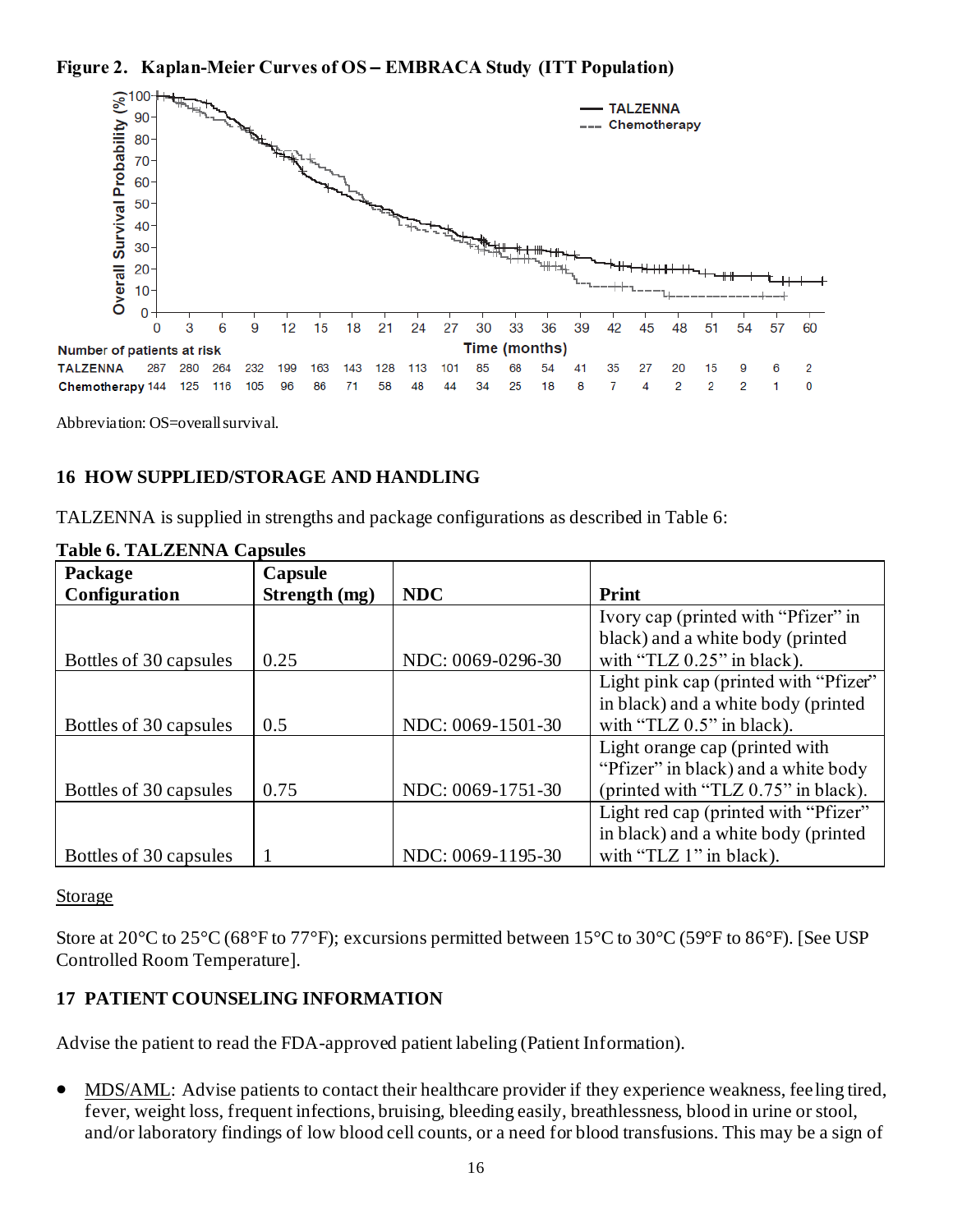hematological toxicity or a more serious uncommon bone marrow problem called MDS or AML, which have been reported in patients who received PARP inhibitors *[see Warnings and Precautions (5.1)]*.

- Myelosuppression: Advise patients that TALZENNA may affect hematopoiesis and can cause anemia, leukopenia/neutropenia, and/or thrombocytopenia *[see Warnings and Precautions (5.2)]*.
- Administration Instructions: Advise patients that TALZENNA can be taken once daily with or without food. Instruct patients that if they miss a dose of TALZENNA, they should take their next normal dose at the usual time. Also advise patients to swallow each capsule whole, and that capsules must not be opened or dissolved *[see Dosage and Administration (2.2)]*.
- Embryo-Fetal Toxicity: Advise females to inform their healthcare provider if they are pregnant or become pregnant. Inform female patients of the risk to a fetus and potential loss of the pregnancy *[see Use in Specific Populations (8.1)].* Advise females of reproductive potential to use effective contraception during treatment with TALZENNA and for at least 7 months after the last dose. Advise male patients with female partners of reproductive potential or who are pregnant to use effective contraception during treatment and for at least 4 months after receiving the last dose of TALZENNA *[see Warnings and Precautions (5.3), Use in Specific Populations (8.1, 8.3)]*.
- Lactation: Advise patients not to breastfeed while taking TALZENNA and for at least 1 month after receiving the last dose *[see Use in Specific Populations (8.2)]*.

This product's labeling may have been updated. For the most recent prescribing information, please visit [http://www.talzenna.com](http://www.talzenna.com/).

**∈** Pfizer

**Distributed by Pfizer Labs** Division of Pfizer Inc. New York, NY 10017

LAB-1271-6.0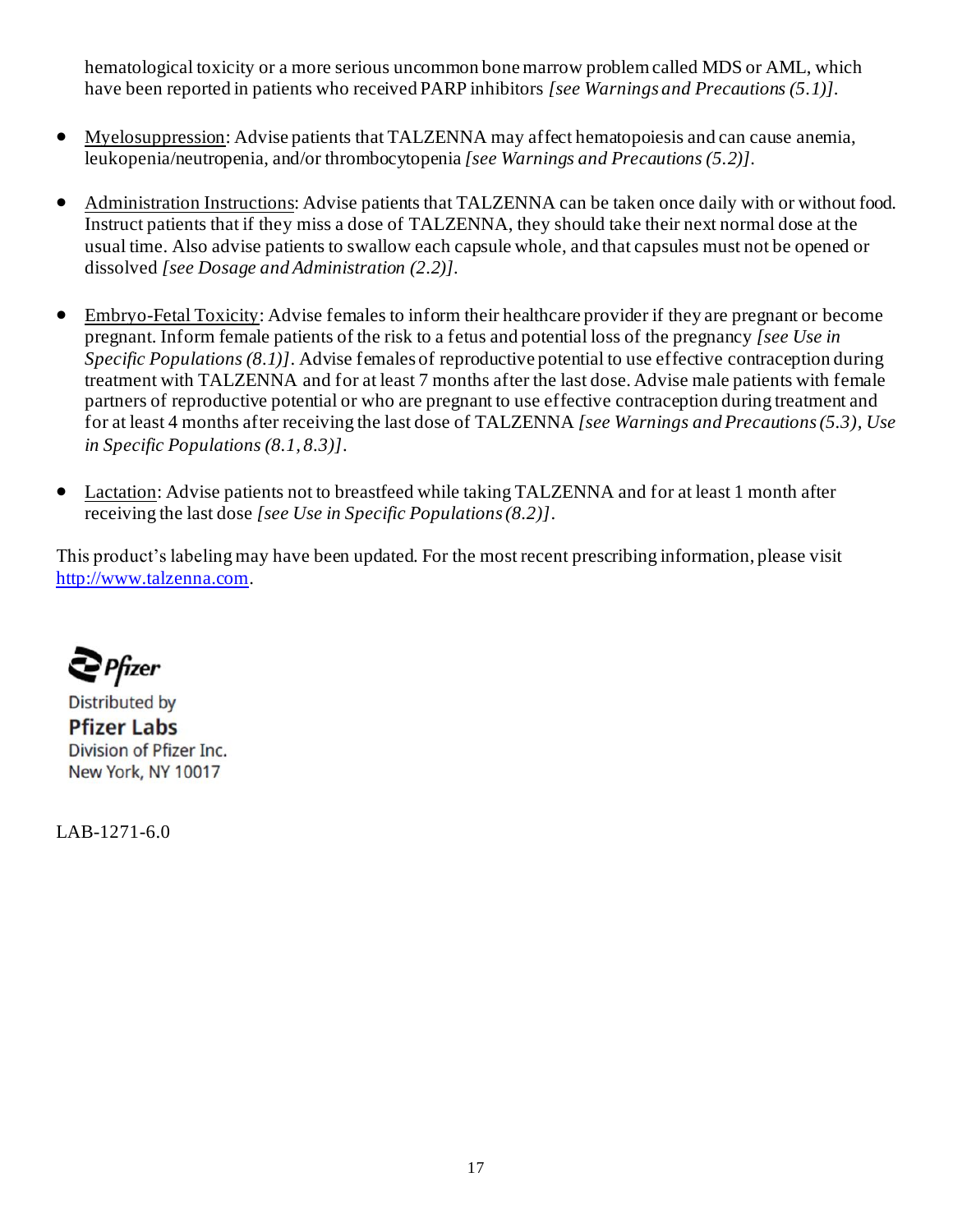#### **PATIENT INFORMATION TALZENNA® (Tal-ZEN-ah) (talazoparib) capsules**

### **What is the most important information I should know about TALZENNA?**

#### **TALZENNA may cause serious side effects, including:**

**Bone marrow problems called Myelodysplastic Syndrome (MDS) or Acute Myeloid Leukemia (AML).** Some people who have cancer and who have received previous treatment with chemotherapy or certain other medicines for their cancer have developed MDS or AML during or after treatment with TALZENNA. MDS or AML may lead to death. If you develop MDS or AML, your healthcare provider will stop treatment with TALZENNA.

Symptoms of low blood cell counts are common during treatment with TALZENNA, but can be a sign of serious problems, including MDS or AML. Tell your healthcare provider if you have any of the following symptoms during treatment with TALZENNA:

- 
- 
- 
- 
- weakness blood in urine or stool
- weight loss shortness of breath
- fever **•** feeling very tired
- frequent infections **•** bruising or bleeding more easily

Your healthcare provider will do blood tests to check your blood cell counts:

- before treatment with TALZENNA
- every month during treatment with TALZENNA
- weekly if you have low blood cell counts that last a long time. Your healthcare provider may stop treatment with TALZENNA until your blood cell counts improve.

#### **See "What are the possible side effects of TALZENNA?" below for other side effects of TALZENNA. What is TALZENNA?**

TALZENNA is a prescription medicine used to treat adults with:

- a certain type of breast cancer (human epidermal growth factor receptor 2 [HER2]-negative), and
- an abnormal inherited BRCA gene, and
- whose cancer has spread to other parts of the body (locally advanced or metastatic).

Your healthcare provider will perform a test to make sure that TALZENNA is right for you. It is not known if TALZENNA is safe and effective in children.

**Before taking TALZENNA, tell your healthcare provider about all of your medical conditions, including if you:**

- have kidney problems
- are pregnant or plan to become pregnant. TALZENNA can harm your unborn baby, and may cause loss of pregnancy (miscarriage). You should not become pregnant during treatment with TALZENNA. Tell your healthcare provider right away if you are pregnant or become pregnant during treatment with TALZENNA.
	- $\circ$  If you are able to become pregnant, your healthcare provider may do a pregnancy test before you start treatment with TALZENNA.
	- o **Females** who are able to become pregnant should use effective birth control (contraception) during treatment with TALZENNA and for at least 7 months after receiving the last dose of TALZENNA. Talk to your healthcare provider about forms of birth control that may be right for you.
	- o **Males** with female partners who are pregnant or are able to become pregnant should use effective birth control during treatment with TALZENNA and for at least 4 months after receiving the last dose of TALZENNA.
- are breastfeeding or plan to breastfeed. It is not known if TALZENNA passes into your breast milk. Do not breastfeed during treatment with TALZENNA and for at least 1 month after receiving the last dose of TALZENNA. Talk to your healthcare provider about the best way to feed your baby during this time.

**Tell your healthcare provider about all the medicines you take,** including prescription medicines, over-the-counter medicines, vitamins, and herbal supplements. Taking TALZENNA and certain other medicines can affect how TALZENNA works and may cause side effects.

Know the medicines you take. Keep a list of your medicines and show it to your healthcare provider and pharmacist when you get a new medicine.